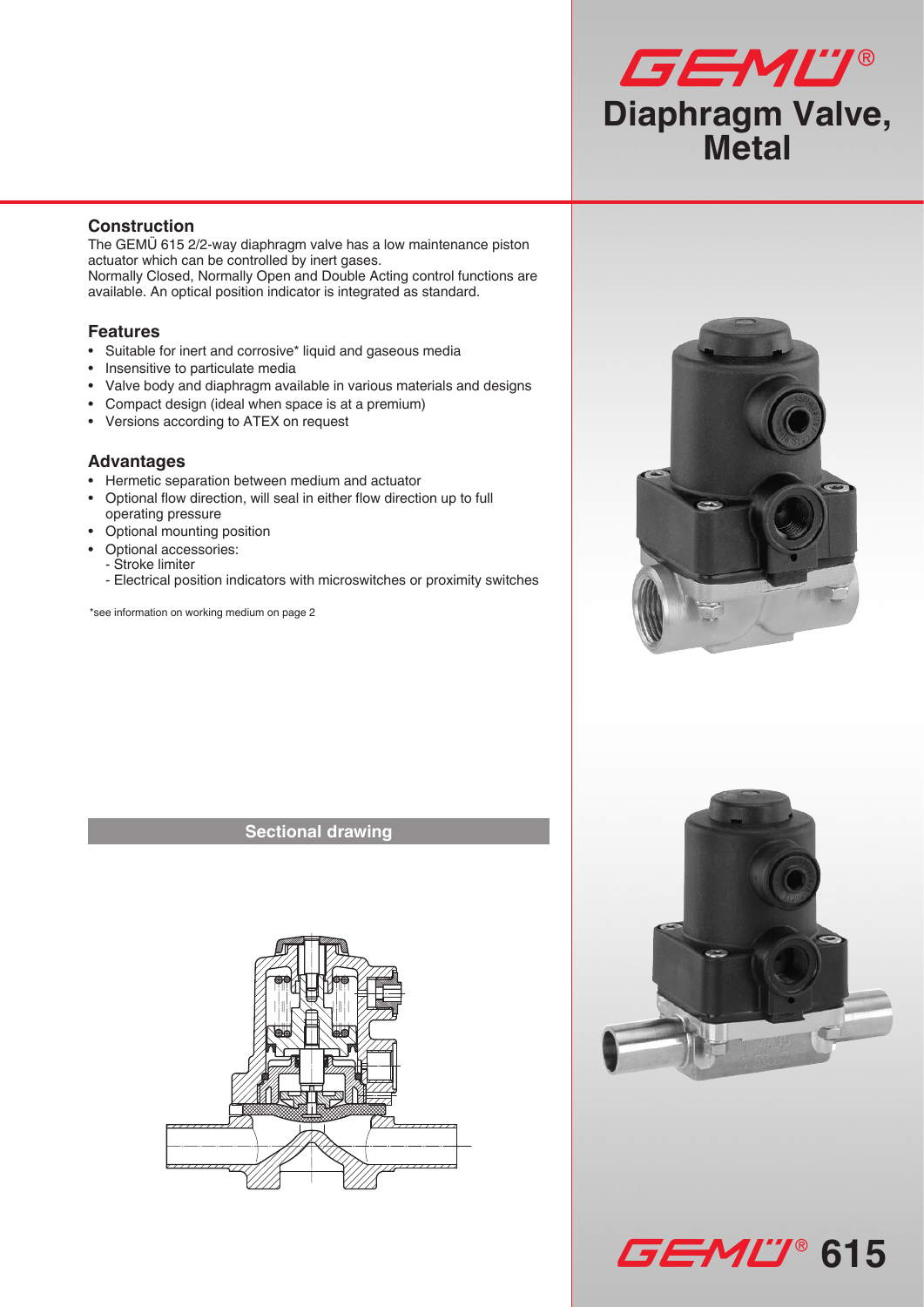### **Technical data**

## **Working medium**

Corrosive, inert, gaseous and liquid media which have no negative impact on the physical and chemical properties of the body and diaphragm material.

Operating temperature max. 80 °C (dependent on medium wetted materials)

### **Control medium**

| Inert gases                              |                     |
|------------------------------------------|---------------------|
| Max. perm. temperature of control medium | 40 $\degree$ C      |
| Filling volume                           | $0.02 \text{ dm}^3$ |

**Ambient conditions**

Max. ambient temperature 60 °C

|                |                 | Operating pressure [bar] | <b>Control pressure [bar]</b> |                           |
|----------------|-----------------|--------------------------|-------------------------------|---------------------------|
| Diaphragm size | <b>EPDM/FPM</b> | <b>PTFE</b>              | C.f. 1                        | $C.f. 2 + 3$              |
| 10             | $0 - 6$         | $0 - 6$                  | $5 - 7$                       | max, 5 bar<br>see diagram |

All pressures are gauge pressures. Operating pressure values were determined with static operating pressure applied on one side of a closed valve. Sealing at the valve seat and atmospheric sealing is ensured for the given values. Information on operating pressures applied on both sides and for high purity media on request.

| Kv values $[m^3/h]$ |           |                          |                              |                              |                              |                 |                          |  |
|---------------------|-----------|--------------------------|------------------------------|------------------------------|------------------------------|-----------------|--------------------------|--|
| Diaphragm size      | <b>DN</b> | <b>DIN</b>               | <b>DIN 11850</b><br>series 1 | <b>DIN 11850</b><br>series 2 | <b>DIN 11850</b><br>series 3 | <b>ASME BPE</b> | <b>EN ISO 1127</b>       |  |
|                     |           | Code 0                   | Code 16                      | Code 17                      | Code 18                      | Code 59         | Code 60                  |  |
|                     | 10        | -                        | 2.4                          | 2.4                          | 2.4                          | 2.2             | 3.3                      |  |
| 10                  | 15        | 3.3                      | 3.8                          | 3.8                          | 3.8                          | 2.2             | 4.0                      |  |
|                     | 20        | $\overline{\phantom{0}}$ | -                            | $\overline{\phantom{a}}$     |                              | 3.8             | $\overline{\phantom{a}}$ |  |

Kv values determined acc. to IEC 534 standard, inlet pressure 6 bar, ∆p 1 bar, stainless steel valve body and soft elastomer diaphragm.

#### **Control pressure/operating pressure diagram**



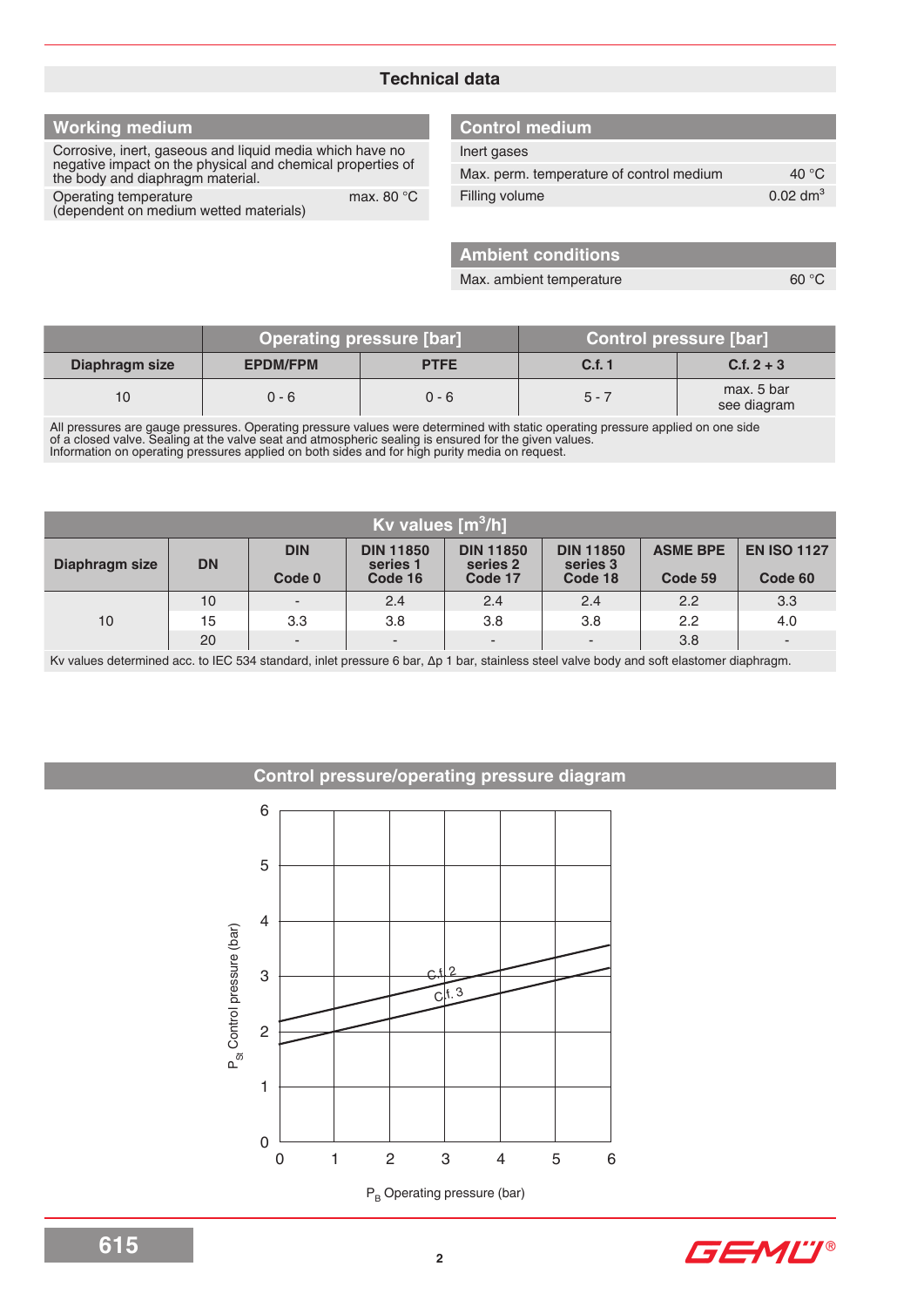### **Order data**

| <b>Body configuration</b> | l Code' |
|---------------------------|---------|
| 2/2-way body              |         |
|                           |         |

| <b>Connection</b>                                                                                                                                                                                                                                                                                                                                                                                                                                   | <b>Code</b>                                                                     |
|-----------------------------------------------------------------------------------------------------------------------------------------------------------------------------------------------------------------------------------------------------------------------------------------------------------------------------------------------------------------------------------------------------------------------------------------------------|---------------------------------------------------------------------------------|
| <b>Butt weld spigots</b><br>Spigots DIN<br>Spigots DIN 11850, series 1<br>Spigots DIN 11850, series 2<br>Spigots DIN 11850, series 3<br>Spigots DIN 11866, series A<br>Spigots DIN 11866, series B<br>Spigots JIS-G 3459<br>Spigots BS 4825, part 1<br>Spigots ASME BPE<br>Spigots EN ISO 1127<br>Spigots ANSI/ASME B36.19M, Schedule 10s<br>Spigots ANSI/ASME B36.19M, Schedule 40s<br><b>Threaded connections</b><br>Threaded sockets DIN ISO 228 | $\Omega$<br>16<br>17<br>18<br>1A<br>1B<br>36<br>55<br>59<br>60<br>63<br>65<br>1 |
| Threaded spigots DIN 11851<br>One side threaded spigot, other side<br>cone spigot and union nut, DIN 11851<br>Aseptic unions on request                                                                                                                                                                                                                                                                                                             | 6<br>62                                                                         |
| <b>Clamp connections</b><br>Clamps ASME BPE for pipe ASME BPE,<br>short design                                                                                                                                                                                                                                                                                                                                                                      | 80                                                                              |
| Clamp DIN 32676 series B for pipe EN ISO 1127,<br>length EN 558, series 7                                                                                                                                                                                                                                                                                                                                                                           | 82                                                                              |
| Clamp ASME BPE for pipe ASME BPE,<br>length EN 558, series 7                                                                                                                                                                                                                                                                                                                                                                                        | 88                                                                              |
| Clamps DIN 32676 series A for pipe DIN 11850,<br>length EN 558, series 7                                                                                                                                                                                                                                                                                                                                                                            | 8A                                                                              |

| <b>Valve body material</b>                          | Code |
|-----------------------------------------------------|------|
| MS, Brass                                           | 12   |
| 1.4435 - BN2 (CF3M), investment casting Fe<0.5%     | 32   |
| 1.4435 (ASTM A 351 CF3M ≙ 316L), investment casting | 34   |
| 1.4435 (316 L), forged body                         | 40   |
| 1.4435 (BN2), forged body Fe<0.5%                   | 42   |

| Diaphragm material |                                                        | Code |
|--------------------|--------------------------------------------------------|------|
| <b>FPM</b>         |                                                        |      |
| <b>EPDM</b>        |                                                        | 12   |
| <b>EPDM</b>        |                                                        | 13   |
| <b>EPDM</b>        |                                                        | 17   |
| PTFE/EPDM          | <b>PTFE</b> laminated                                  | 52   |
|                    | Material complies with FDA requirements, except code 4 |      |

| <b>Control function</b> |      | Code |
|-------------------------|------|------|
| Normally closed         | (NC) |      |
| Normally open           | (NO) |      |
| Double acting           | (DA) | З    |

| <b>Actuator size</b>    | L Code' |
|-------------------------|---------|
| <b>Standard version</b> | 1/N     |

For overview of available valve bodies for GEMÜ 615 see page 6

|                      | Valve body surface finish, internal contour      | <b>Code</b> |
|----------------------|--------------------------------------------------|-------------|
| $Ra \leq 6.3 \mu m$  | blasted internal/external                        | 1500*       |
| $Ra \leq 6.3 \mu m$  | electropolished internal/external                | 1509*       |
| $Ra \leq 0.8 \mu m$  | mechanically polished internal, blasted external | 1502        |
| $Ra \leq 0.8 \mu m$  | electropolished internal/external                | 1503        |
| $Ra \leq 0.6 \mu m$  | mechanically polished internal, blasted external | 1507        |
| $Ra \leq 0.6 \mu m$  | electropolished internal/external                | 1508        |
| $Ra \leq 0.4 \mu m$  | mechanically polished internal, blasted external | 1536        |
| $Ra \leq 0.4 \mu m$  | electropolished internal/external                | 1537        |
| $Ra \leq 0.25 \mu m$ | mechanically polished internal, blasted external | 1527        |
| $Ra \leq 0.25$ um    | electropolished internal/external                | 1516        |
|                      |                                                  |             |

Ra acc. to DIN 4768; at defined reference points \* \* only investment cast design Surface finish data refer to medium wetted surfaces

| Order example              | 615 | 15 | D | 60 | 34 | $12 \,$ | 1/N | 1500 |
|----------------------------|-----|----|---|----|----|---------|-----|------|
| <b>Type</b>                | 615 |    |   |    |    |         |     |      |
| Nominal size               |     | 15 |   |    |    |         |     |      |
| Body configuration (code)  |     |    | D |    |    |         |     |      |
| Connection (code)          |     |    |   | 60 |    |         |     |      |
| Valve body material (code) |     |    |   |    | 34 |         |     |      |
| Diaphragm material (code)  |     |    |   |    |    | 12      |     |      |
| Control function (code)    |     |    |   |    |    |         |     |      |
| Actuator size (code)       |     |    |   |    |    |         | 1/N |      |
| Surface finish (code)      |     |    |   |    |    |         |     | 1500 |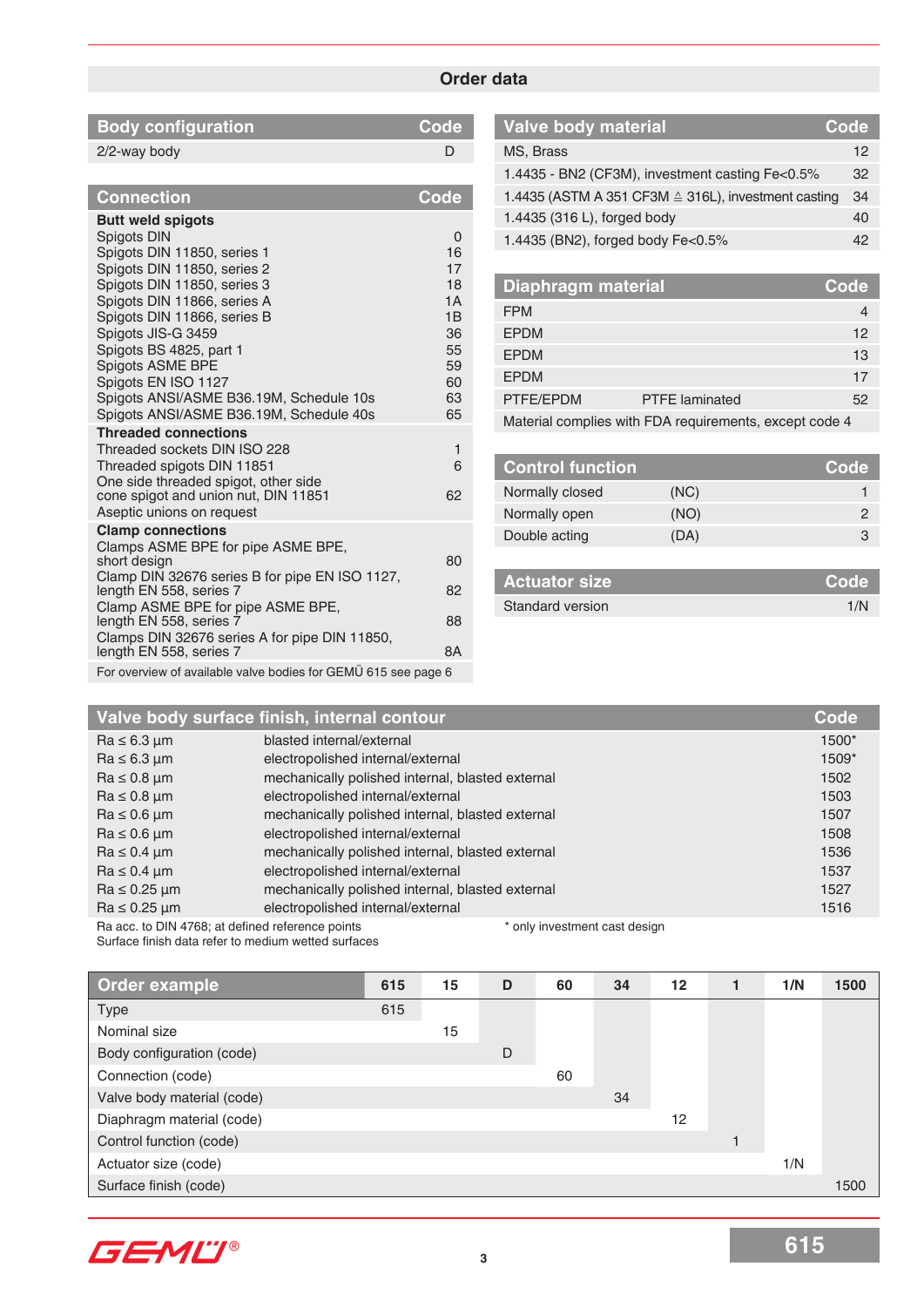## **Dimensions [mm]**

| <b>Actuator dimensions</b>                                                                                       |    |                |    |    |    |    |     |                    |      |
|------------------------------------------------------------------------------------------------------------------|----|----------------|----|----|----|----|-----|--------------------|------|
| B <sub>1</sub><br>B<br>B <sub>2</sub><br>Diaphragm size<br>A <sub>2</sub><br>A4<br>G<br>$\sqrt{ }$<br>$\sqrt{ }$ |    |                |    |    |    |    |     | <b>Weight [kg]</b> |      |
| 10                                                                                                               | 80 | 2 <sub>1</sub> | 30 | 57 | 35 | 68 | 5.5 | $G_1/4$            | 0.18 |





 $*$  CT = A + H1 (see body dimensions)

## **Body dimensions [mm]**

|           | Butt weld spigots, connection code 0, 16, 17, 18, 1A, 36, 55, 59, 60<br>Valve body material: investment casting (code 34), forged body (code 40) |            |    |                              |     |    |      |                          |                                  |    |                                         |    |                                         |                          |                                         |                          |                                                |      |                                                |      |                           |                |  |  |
|-----------|--------------------------------------------------------------------------------------------------------------------------------------------------|------------|----|------------------------------|-----|----|------|--------------------------|----------------------------------|----|-----------------------------------------|----|-----------------------------------------|--------------------------|-----------------------------------------|--------------------------|------------------------------------------------|------|------------------------------------------------|------|---------------------------|----------------|--|--|
|           |                                                                                                                                                  |            |    |                              |     |    |      |                          | <b>DIN</b><br>Series 0<br>Code 0 |    | <b>DIN 11850</b><br>Series 1<br>Code 16 |    | <b>DIN 11850</b><br>Series 2<br>Code 17 |                          | <b>DIN 11850</b><br>Series 3<br>Code 18 |                          | <b>DIN 11866</b><br><b>Series A</b><br>Code 1A |      | <b>DIN 11866</b><br><b>Series B</b><br>Code 1B |      | EN ISO<br>1127<br>Code 60 | Weight<br>[kg] |  |  |
| <b>MG</b> | <b>DN</b>                                                                                                                                        | <b>NPS</b> |    | $\mathfrak{g}\mathfrak{g}^*$ |     | C  | H1   | ød                       | S                                | ød | $\mathbf{s}$                            | ød | $\mathbf{s}$                            | ød                       | $\mathbf{s}$                            | ød                       | S                                              | ød   | $\mathbf{s}$                                   | ød   | S                         |                |  |  |
|           | 10                                                                                                                                               | 3/8"       | 30 | 13.5                         | 108 | 25 | 12.5 | $\overline{\phantom{a}}$ |                                  | 12 | 1.0                                     | 13 | 1.5                                     | 14                       | 2.0                                     | 13                       | 1.5                                            | 17.2 | 1.6                                            | 17.2 | 1.6                       | 0.30           |  |  |
| 10        | 15                                                                                                                                               | 1/2"       | 30 | 13.5                         | 108 | 25 | 12.5 | 18                       | 1.5                              | 18 | 1.0                                     | 19 | 1.5                                     | 20                       | 2.0                                     | 19                       | 1.5                                            | 21.3 | 1.6                                            | 21.3 | 1.6                       | 0.30           |  |  |
|           | 20                                                                                                                                               | 3/4"       | 30 | 13.5                         | 108 | 25 | 12.5 | -                        |                                  |    |                                         |    |                                         | $\overline{\phantom{0}}$ | -                                       | $\overline{\phantom{0}}$ |                                                |      |                                                |      | $\sim$                    | 0.30           |  |  |

only for investment cast design MG = diaphragm size For materials see overview on last page

|           | Butt weld spigots, connection code 35, 36, 37, 55, 59, 63, 65<br>Valve body material: investment casting (code 34), forged body (code 40) |            |       |                              |     |    |      |        |                                 |                           |     |                            |              |                                                   |                          |                                                   |                          |                |  |
|-----------|-------------------------------------------------------------------------------------------------------------------------------------------|------------|-------|------------------------------|-----|----|------|--------|---------------------------------|---------------------------|-----|----------------------------|--------------|---------------------------------------------------|--------------------------|---------------------------------------------------|--------------------------|----------------|--|
|           |                                                                                                                                           |            |       |                              |     |    |      |        | <b>JIS-G</b><br>3459<br>Code 36 | <b>BS 4825</b><br>Code 55 |     | <b>ASME BPE</b><br>Code 59 |              | <b>ANSI/ASME</b><br><b>B36.19M 10s</b><br>Code 63 |                          | <b>ANSI/ASME</b><br><b>B36.19M 40s</b><br>Code 65 |                          | Weight<br>[kg] |  |
| <b>MG</b> | <b>DN</b>                                                                                                                                 | <b>NPS</b> | $f$ * | $\mathfrak{g}\mathfrak{g}^*$ |     | C  | H1   | ød     | S                               | ød                        | S   | ød                         | $\mathbf{s}$ | ød                                                | $\mathbf{s}$             | ød                                                | S                        |                |  |
|           | 10                                                                                                                                        | 3/8"       | 30    | 13.5                         | 108 | 25 | 12.5 | 17.3   | .65                             | 9.53                      | 1.2 | 9.53                       | 0.89         | 17.1                                              | .65                      | 17.1                                              | 2.31                     | 0.30           |  |
| 10        | 15                                                                                                                                        | 1/2"       | 30    | 13.5                         | 108 | 25 | 12.5 | 21.7   | 2.10                            | 12.70                     | 1.2 | 12.70                      | .65          | 21.3                                              | 2.11                     | 21.3                                              | 2.77                     | 0.30           |  |
|           | 20                                                                                                                                        | 3/4"       | 30    | 13.5                         | 108 | 25 | 12.5 | $\sim$ | $\overline{\phantom{a}}$        | 19.05                     | 1.2 | 19.05                      | .65          |                                                   | $\overline{\phantom{a}}$ |                                                   | $\overline{\phantom{0}}$ | 0.30           |  |

\* only for investment cast design MG = diaphragm size For materials see overview on last page



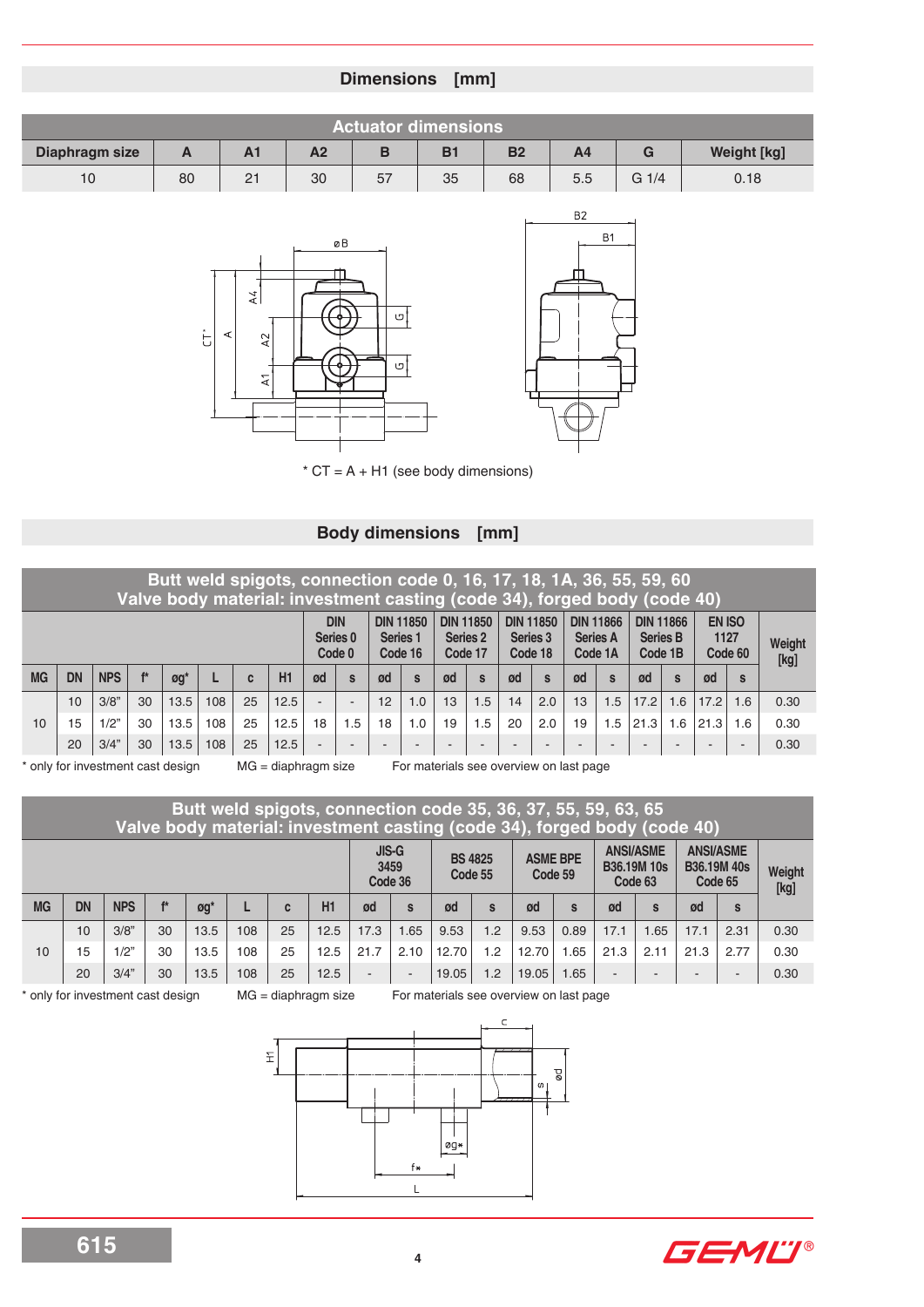# **Body dimensions [mm]**

| Threaded sockets, connection code 1<br>Valve body material: investment casting (code 34) |           |                  |    |      |    |    |                 |                    |                |  |  |  |  |  |
|------------------------------------------------------------------------------------------|-----------|------------------|----|------|----|----|-----------------|--------------------|----------------|--|--|--|--|--|
| <b>MG</b>                                                                                | <b>DN</b> | R                | н  | H1   |    |    | SW <sub>2</sub> | Number of<br>flats | Weight<br>[kg] |  |  |  |  |  |
| 10                                                                                       | 12        | G <sub>3/8</sub> | 23 | 10.5 | 13 | 55 | 22              |                    | 0.17           |  |  |  |  |  |
|                                                                                          | 15        | $G \frac{1}{2}$  | 29 | 13.5 | 15 | 68 | 24              |                    | 0.26           |  |  |  |  |  |

MG = diaphragm size



|           | Threaded connections, connection code 6, 62<br>Valve body material: investment casting (code 34), forged body (code 40) |      |       |                     |      |                          |        |         |                |  |  |  |  |  |  |
|-----------|-------------------------------------------------------------------------------------------------------------------------|------|-------|---------------------|------|--------------------------|--------|---------|----------------|--|--|--|--|--|--|
| <b>MG</b> | <b>DN</b>                                                                                                               | H1   | $f^*$ | $\boldsymbol{g}$ g* | ød1  | <b>Thread to DIN 405</b> | Code 6 | Code 62 | Weight<br>[kg] |  |  |  |  |  |  |
| 10        | 10                                                                                                                      | 12,5 | 30.0  | 13,5                | 10,0 | RD 28 x 1/8              | 118    | 116     | 0.33           |  |  |  |  |  |  |
|           | 15                                                                                                                      | 12.5 | 30.0  | 13.5                | 16,0 | RD 34 x 1/8              | 118    | 116     | 0,35           |  |  |  |  |  |  |

\* only for investment cast design MG = diaphragm size For materials see overview on last page